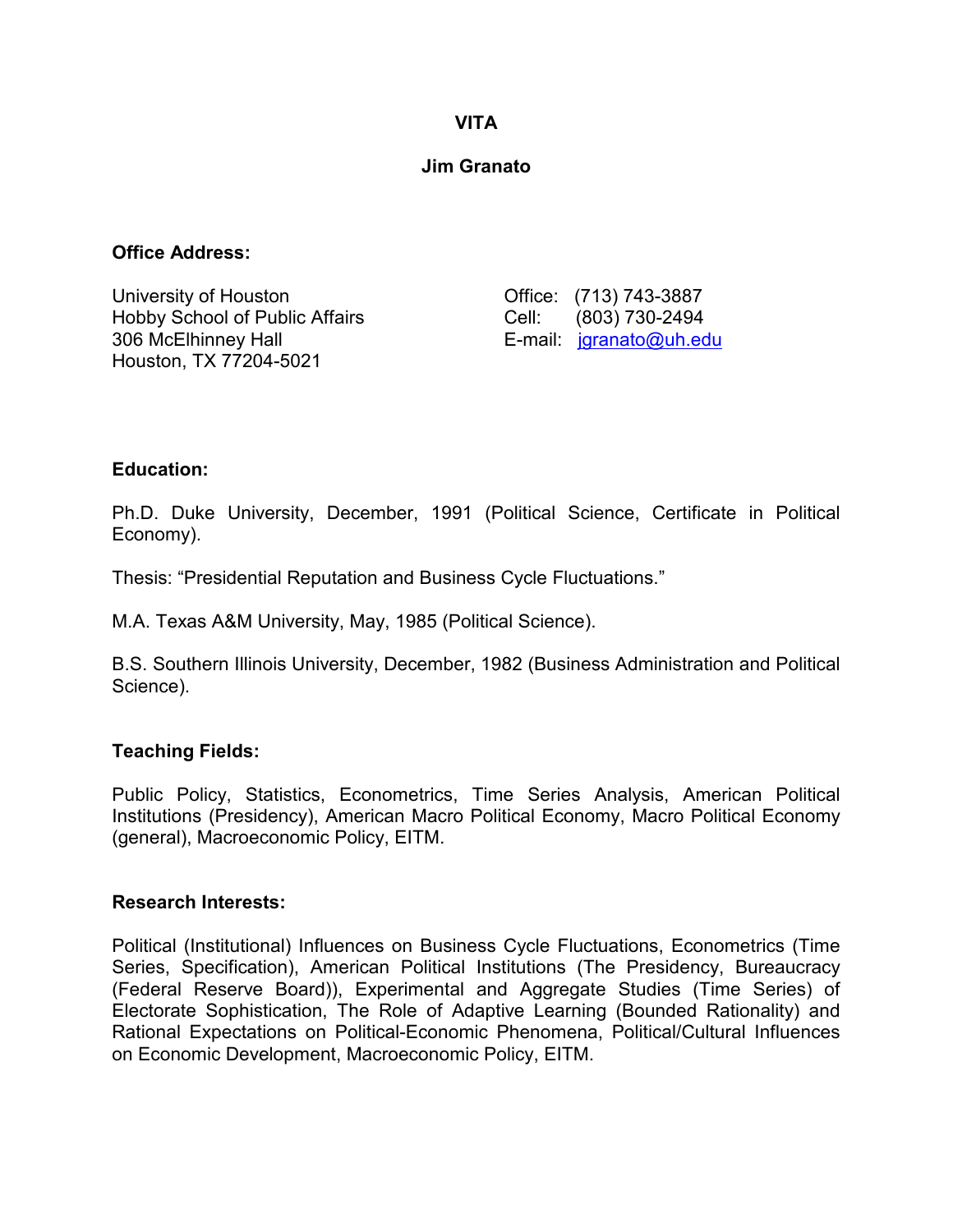#### **Academic Positions:**

- 2021- Dean, Hobby School of Public Affairs.
- 2020-2021 Associate Dean, Hobby School of Public Affairs.
- 2020- Professor, Hobby School of Public Affairs.
- 2016-2020 Executive Director, Hobby School of Public Affairs.
- 2015-2016 Director, Master's in Public Policy Program (MPP), Hobby Center for Public Policy, University of Houston.
- 2012-2018 Director, EITM Summer Training Program, Hobby Center for Public Policy, University of Houston.
- 2010-2016 Director, Hobby Center for Public Policy; Professor, Department of Political Science, University of Houston.
- 2007-2008 Instructor, Essex Summer School in Social Science Data Analysis and Collection (EITM).
- 2006-2010 Director, University of Houston Center for Public Policy; Associate Professor, Department of Political Science, University of Houston.
- 2005-2006 Adjunct Associate Professor, Department of Government, University of Texas at Austin.
- 2001-2005 Political Science Program Director, National Science Foundation.
- 1998-1999 Courtesy Professor, Department of Finance, University of Oregon. (Sabbatical, Department of Economics, University of Oregon).
- 1997-2001 Associate Professor, Department of Political Science, Michigan State University.
- 1992-1997 Assistant Professor, Department of Political Science, Michigan State University.
- 1992-1995 Instructor, ICPSR (University of Michigan) Summer Program (Time Series Analysis).
- 1991-1992 Instructor, Department of Political Science, Michigan State University.
- 1991 Instructor, Department of Political Science, Duke University.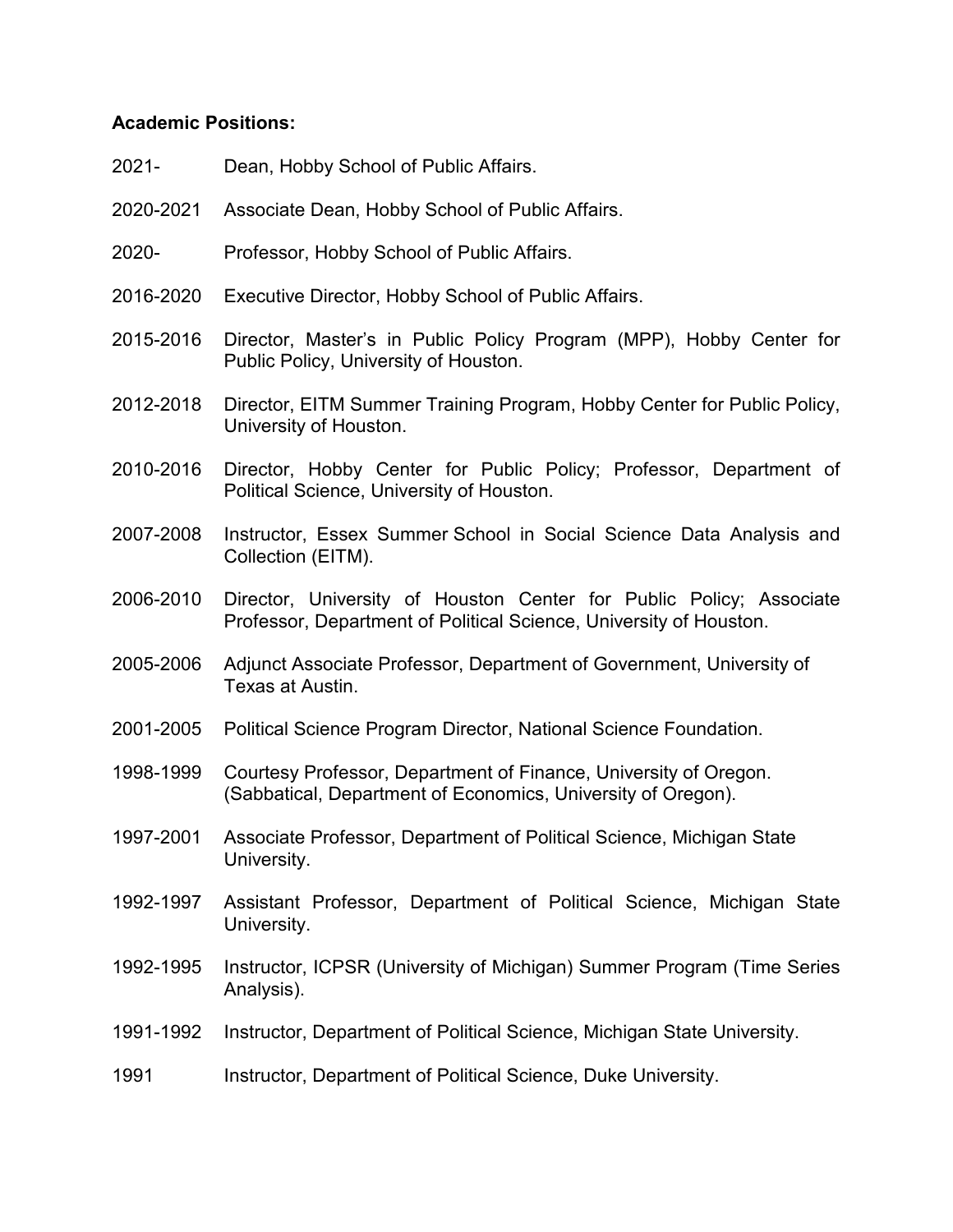# **Research Grants:**

| 2018 | National Science Foundation.<br>(with Renée Cross, Mark Jones, Pablo Pinto, and Robert Stein).<br>"Hurricane Harvey Impact and Recovery."                          |
|------|--------------------------------------------------------------------------------------------------------------------------------------------------------------------|
| 2017 | Real Estate Center at Texas A&M University.<br>"The Texas Appraisers and Appraisal Management Company Survey."                                                     |
| 2016 | The Texas Real Estate Commission<br>"The Texas Real Estate Commission License Survey."                                                                             |
| 2016 | State of Texas Lottery Commission.                                                                                                                                 |
|      | "Demographic Survey."<br>(with Renée Cross and Christopher Mainka).                                                                                                |
| 2015 | State of Texas Lottery Commission.                                                                                                                                 |
|      | "Demographic Survey."<br>(with Renée Cross and Christopher Mainka).                                                                                                |
| 2015 | Real Estate Center at Texas A&M University                                                                                                                         |
|      | "The Texas Appraisers and Appraisal Management Company Survey."<br>(with Renée Cross and Christopher Mainka).                                                      |
| 2014 | <b>National Science Foundation.</b>                                                                                                                                |
|      | "Workshop: Support for Graduates Students at the University of Houston<br><b>EITM Summer Training Institute."</b><br>(with Gail Buttorff and George Douglas Dion). |
| 2014 | Houston Texans and the Houston Livestock Show and Rodeo.                                                                                                           |
|      | "The 2014 NRG Astrodome Survey."<br>(with Mark Jones, Richard Murray, Renée Cross, Chris Mainka, Kwok-Wai<br>Wan, Ching-Hsing Wang).                               |
| 2014 | Laura and John Arnold Foundation.                                                                                                                                  |
|      | "State of the Region Modeling of Pension Liabilities with Interactive<br>Maps."                                                                                    |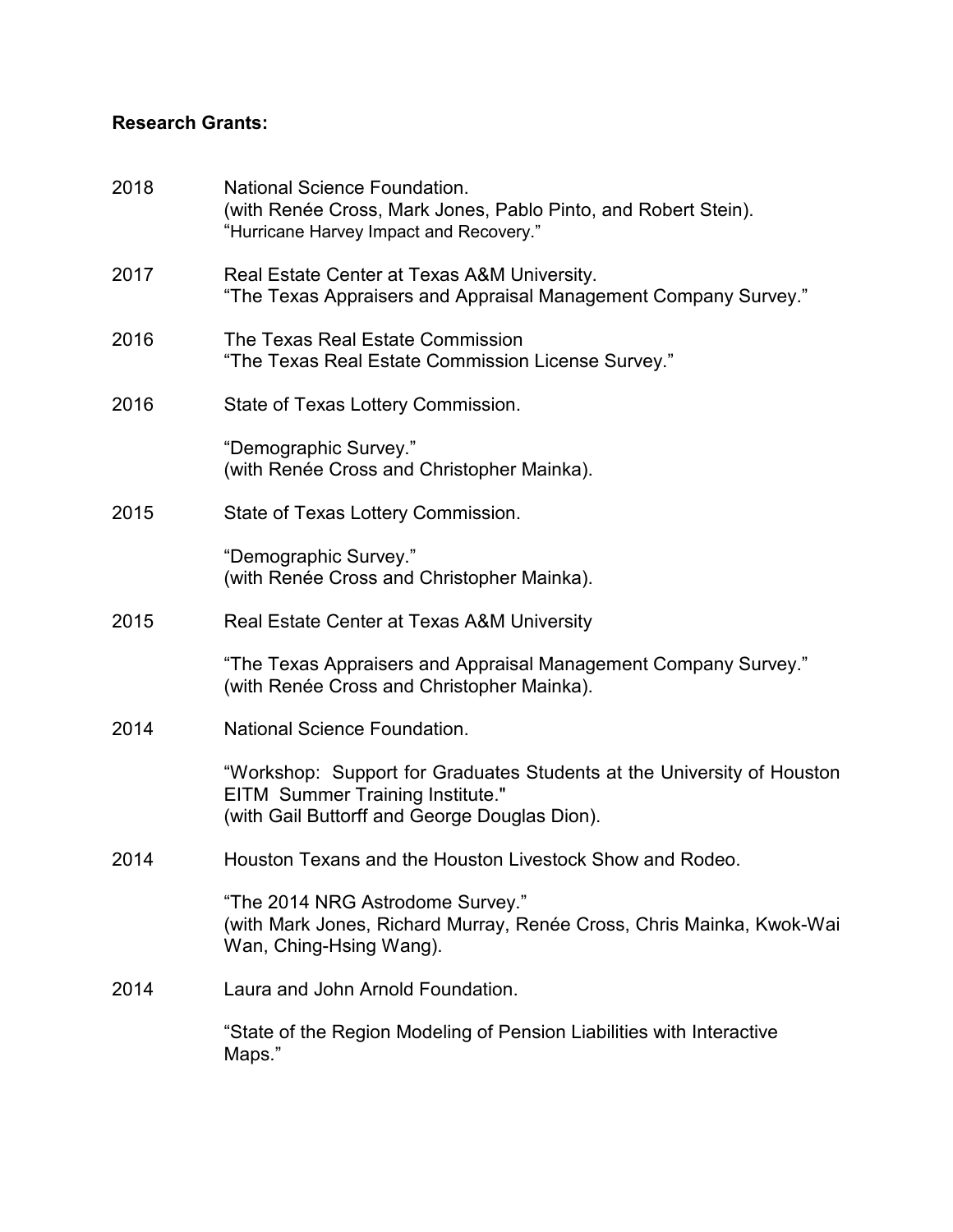| 2014 | <b>National Science Foundation.</b>                                                                                                                       |
|------|-----------------------------------------------------------------------------------------------------------------------------------------------------------|
|      | "Doctoral Dissertation Research: Economic Voting Dynamics: Electoral<br>Implications of Monetary Policy Shifts and Partisan Policy."<br>(with Wyman Wan). |
| 2014 | State of Texas Lottery Commission.                                                                                                                        |
|      | "Demographic Survey."<br>(with Renée Cross and Christopher Mainka).                                                                                       |
| 2013 | State of Texas Lottery Commission.                                                                                                                        |
|      | "Supplement to the Demographic Survey."<br>(with Renée Cross and Christopher Mainka).                                                                     |
| 2013 | State of Texas Lottery Commission.                                                                                                                        |
|      | "Demographic Survey."<br>(with Renée Cross and Christopher Mainka).                                                                                       |
| 2012 | State of Texas Lottery Commission.                                                                                                                        |
|      | "Demographic Survey."<br>(with Renée Cross, Richard Murray, and Christopher Mainka).                                                                      |
| 2012 | Greater Houston Partnership.                                                                                                                              |
|      | "Public Safety Analysis."<br>(with Gordon Dilmore and Alan Witt).                                                                                         |
| 2012 | Real Estate Center at Texas A&M University.                                                                                                               |
|      | "State of Texas Appraiser Survey."<br>(with Renée Cross, Catherine Haggerty, Christopher Mainka, and Lauren<br>Neely).                                    |
| 2011 | State of Texas Lottery Commission.                                                                                                                        |
|      | "Demographic Survey."<br>(with Renée Cross, Richard Murray, and Christopher Mainka).                                                                      |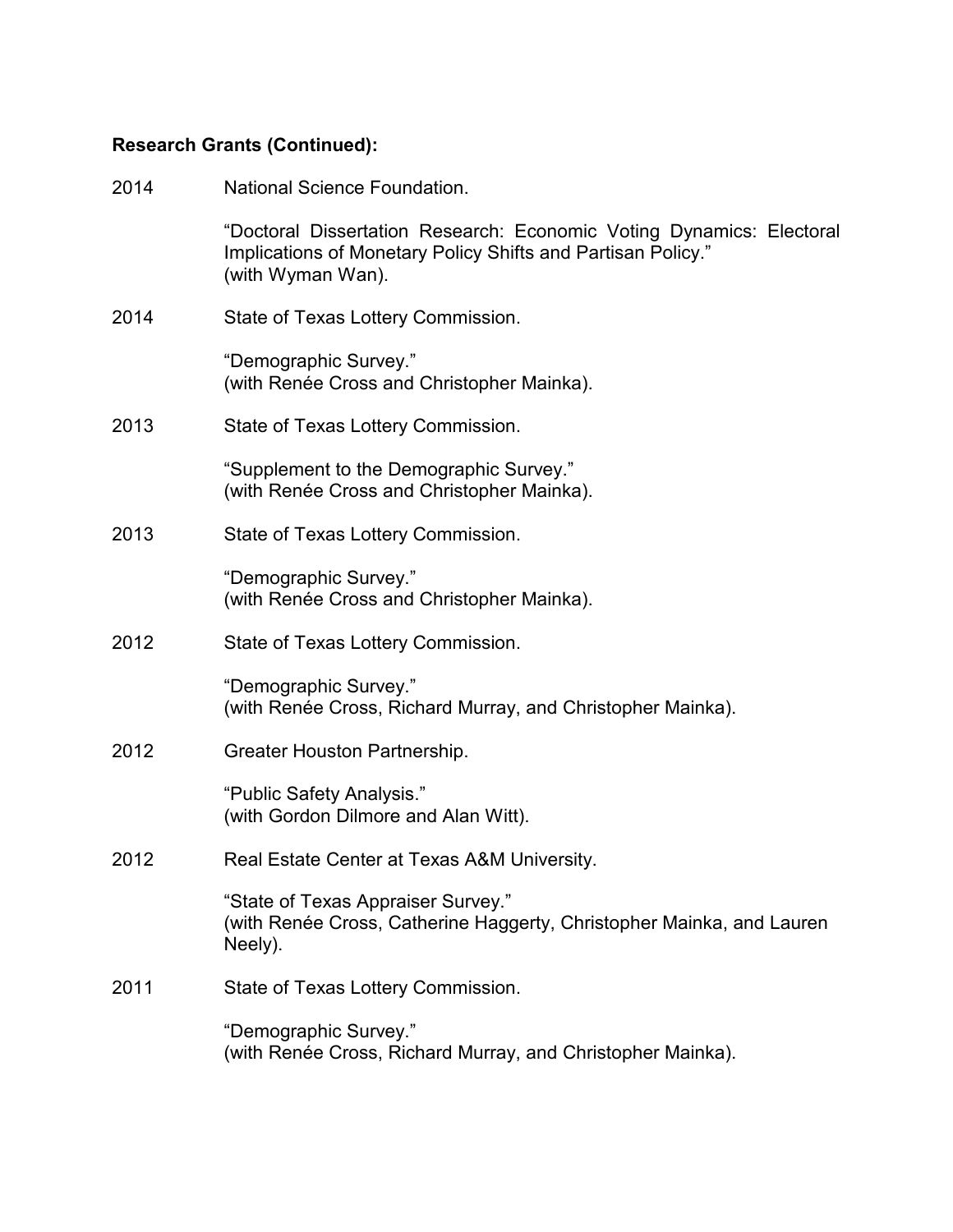| 2011      | <b>BB&amp;T Foundation.</b>                                                                                                              |
|-----------|------------------------------------------------------------------------------------------------------------------------------------------|
|           | "The BB&T Program In The Ethics and Politics of Capitalism"<br>(with Susan Collins).                                                     |
| 2010      | State of Texas Lottery Commission.                                                                                                       |
|           | "Demographic Survey."<br>(with Renée Cross, Richard Murray, and Christopher Mainka).                                                     |
| 2010      | Housing & Community Development Department, City of Houston.                                                                             |
|           | "Quality of Life Survey."<br>(with Renée Cross, Christopher Mainka, and Richard Murray).                                                 |
| 2010      | National Science Foundation.                                                                                                             |
|           | "Workshop: New Models for Reducing Barriers between Researchers and<br>Communities."<br>(with Joan Sieber, Renée Cross, and Mike Angel). |
| 2009-2010 | <b>National Science Foundation.</b>                                                                                                      |
|           | "The Houston Region Foreclosure Study: A Panel Survey."<br>(with Catherine Haggerty and Colm O'Muircheartaigh).                          |
| 2009-2010 | <b>National Science Foundation.</b>                                                                                                      |
|           | "A Workshop on the Integration of Emerging Formal and Empirical<br>Methods and Tools to Enhance Social Scientific Development."          |
| 2009      | State of Texas Lottery Commission.                                                                                                       |
|           | "Demographic Survey."<br>(with Renée Cross, Richard Murray, and Christopher Mainka).                                                     |
| 2008-2009 | Texas Department of Family and Protective Services: Interagency<br>Coordinating Council (ICC) for Building Healthy Families.             |
|           | "ICC Evaluation."<br>(with Katherine Barillas, Kelli Connell-Carrick, Ritalinda DAndrea, Joseph<br>Papick, and Cache Steinberg (PI)).    |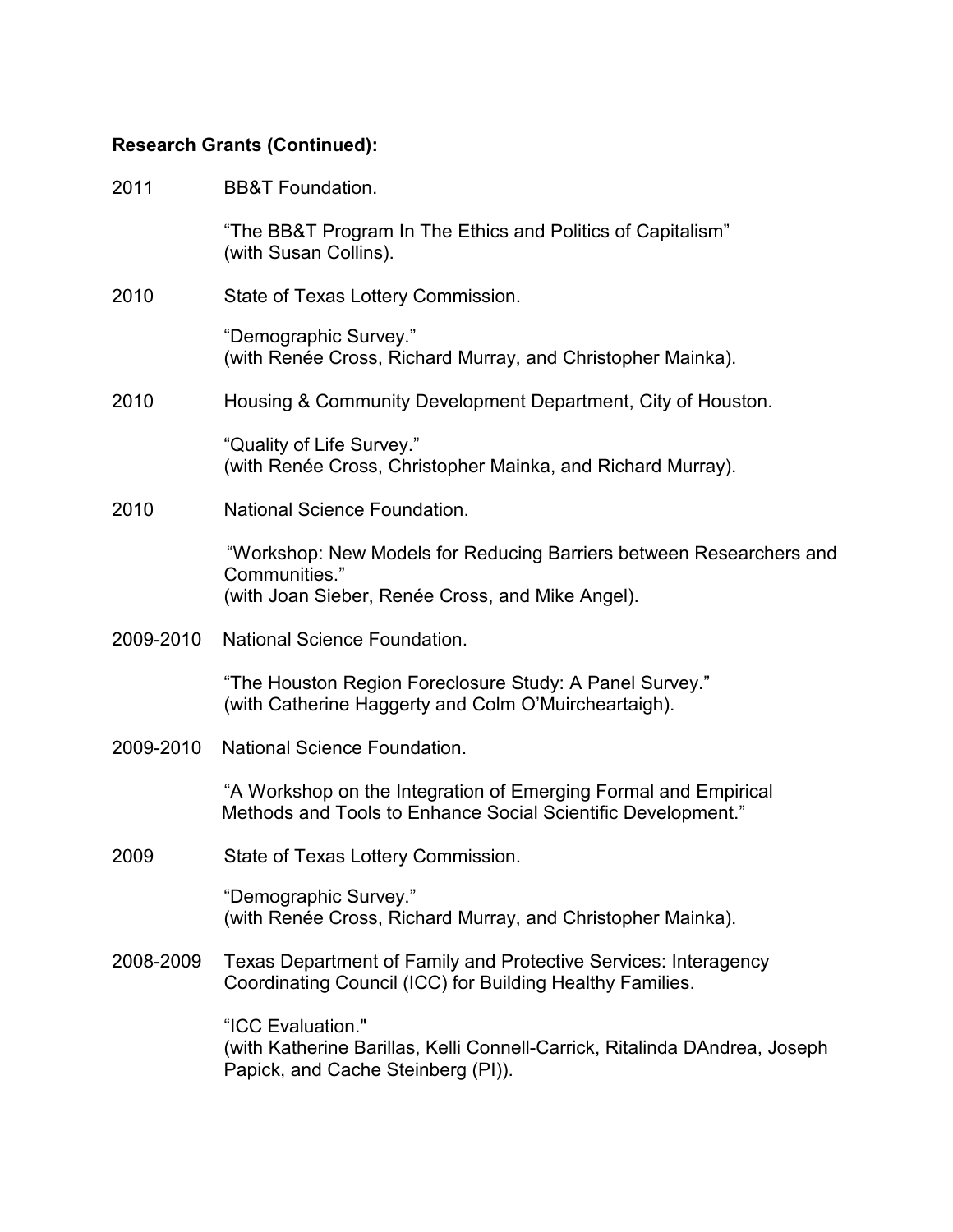| 2008-2009 | Texas Department of Family and Protective Services.                                                                                               |
|-----------|---------------------------------------------------------------------------------------------------------------------------------------------------|
|           | "Statewide Placement Quality and Capacity Needs Analysis."<br>(with Kathleen Belanger, Monit Cheung, Patrick Leung (PI), and Cache<br>Steinberg). |
| 2008      | National Science Foundation.                                                                                                                      |
|           | "The Regional Real Estate Database and Project: Implications for Public<br>Policies in the U.S. Housing Market"<br>(with Barton Smith).           |
| 2008      | State of Texas Lottery Commission.                                                                                                                |
|           | "Demographic Survey."<br>(with Renée Cross, Richard Murray, and Christopher Mainka).                                                              |
| 2007-2008 | <b>Houston Endowment Inc.</b>                                                                                                                     |
|           | "Planning for a Long-term Panel Study on Social, Economic, and<br>Behavioral Dynamics for the Houston region."<br>(with Renée Cross).             |
| 2007      | State of Texas Lottery Commission.                                                                                                                |
|           | "Demographic Survey."<br>(with Renée Cross, Christopher Mainka, and Richard Murray).                                                              |
| 2007      | Office of the City Controller, City of Houston.                                                                                                   |
|           | "A Statistical Analysis of the Usage of Conductive Energy Devices."<br>(with Renée Cross, Mark Jones, and William Reed).                          |
|           | 2000-2002 Pew Charitable Trust.                                                                                                                   |
|           | "Assessing the Effect of Political Advertising on American Democracy."<br>(with Ken Goldstein (PI) and Paul Freedman).                            |
| 1995      | Political Institutions and Public Choice Research Grant (PIPC).                                                                                   |
|           | "Efficiency Properties of Electoral Systems in Noisy and Sequential<br>Environments."<br>(with Sugato Dasgupta).                                  |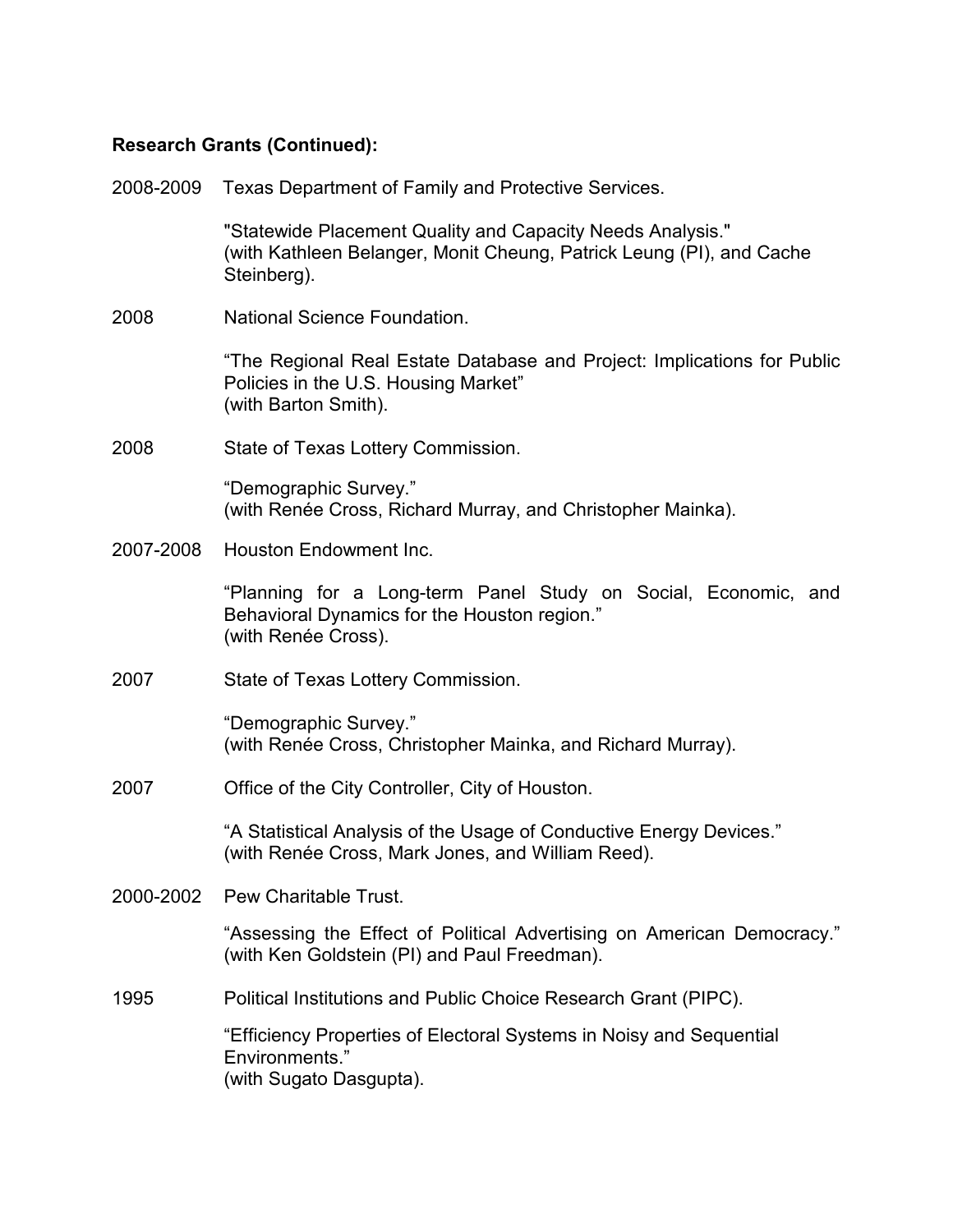1994-1995 Faculty Initiatives Fund Grant (FIF).

"A Look at the Distributional Employment Consequences of Inflationary Environments: A Search Equilibrium Approach with Signal Extraction and Policymaker Reputation."

1993-1994 All-University Research Grant (AURG).

"The Transmission of Political-Economic Information: The Case of Inflation Expectations."

#### **Book(s):**

- Granato, Jim., and M. C. Sunny Wong. 2006. The Role of Policymakers in Business Cycle Fluctuations. Cambridge University Press.
- Granato, Jim., Melody Lo, and M. C. Sunny Wong. 2021. Empirical Implications of Theoretical Models in Political Science. Cambridge University Press.

#### **Articles:**

- Aldrich, John., and Jim Granato. 2020. "EITM: Applications in Political Science and International Relations." In Luigi Curini and Robert Franzese (eds.), The Sage Handbook of Research Methods in Political Science and International Relations. Thousand Oaks, California: Sage Publications.
- Granato, Jim, Cong Huang, Kwok Wai Wan, Ching-Hsing Wang, and M. C. Sunny Wong. 2015. "EITM: An Assessment with an Application to Economic Voting." Electoral Studies 40: 372-393.
- Wang, Miao., M. C. Sunny Wong, and Jim Granato. 2015. "International Comovement of Economic Fluctuations: A Spatial Analysis." World Development 67: 186-201.
- Granato,Jim, Melody Lo, and M. C. Sunny Wong. 2015. "Political Science and Empirical Implications of Theoretical Models (EITM)" International Encyclopedia of the Social and Behavioral Sciences, Second Edition.
- Wang, Miao., M. C. Sunny Wong, and Jim Granato. 2013. The Effect of Foreign Direct Investment on International Migration: Does Education Matter? The World Economy*.* 36, 5: 537–562.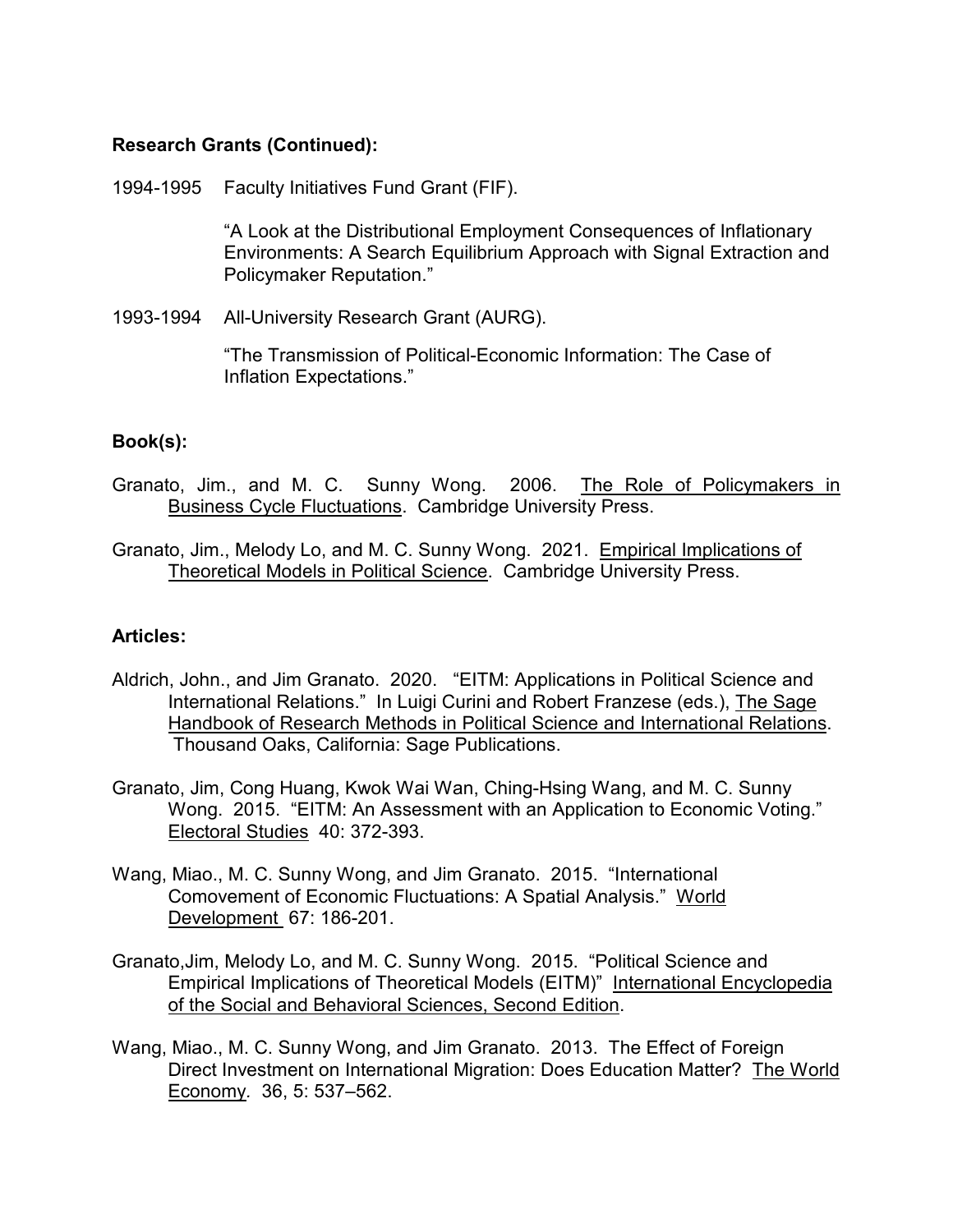#### **Articles (Continued):**

- Granato, Jim., Melody Lo, and M. C. Sunny Wong. 2011. "Modeling and Testing the Diffusion of Expectations: An EITM Approach." Electoral Studies. 30: 389-398.
- Granato, Jim., Melody Lo, and M. C. Sunny Wong. 2010. "A Framework for Unifying Formal and Empirical Analysis." American Journal of Political Science 54, 3: 783-797.
- Granato, Jim., Melody Lo, and M. C. Sunny Wong. 2010. "The Empirical Implications of Theoretical Models (EITM): A Framework for Methodological Unification." Política y gobierno XVII, 1: 25-57.
- Lo, Melody, and Jim Granato. 2008. "What Explains Recent Changes in International Monetary Policy Attitudes toward Inflation? Evidence from Developed Countries." Economics Letters 100: 411-414.
- Granato, Jim., Eran Guse, and M. C. Sunny Wong. 2008. "Learning from the Expectations of Others." Macroeconomic Dynamics 12: 345-377.
- Granato, Jim., Melody Lo, and M. C. Sunny Wong. 2007. "A Note on Romer's Openness-Inflation Relation: The Responsiveness of AS and AD to Economic Openness and Monetary Policy." Applied Economics 39: 191-197.
- Granato, Jim., Melody Lo, and M. C. Sunny Wong. 2006. "Testing Monetary Policy Intentions in Open Economies." Southern Economic Journal 72: 225-241.
- Clarke, Harold, and Jim Granato. 2004. "Autocorrelation: From Practice to Theory." In Kimberly Kempf-Leonard (ed.), Encyclopedia of Social Measurement. San Diego: Academic Press.
- Clarke, Harold, and Jim Granato. 2004. "Time Series Analysis in Political Science." In Kimberly Kempf-Leonard (ed.), Encyclopedia of Social Measurement. San Diego: Academic Press.
- Granato, Jim., and Frank Scioli. 2004. "Puzzles, Proverbs, and Omega Matrices: The Scientific and Social Significance of the Empirical Implications of Theoretical Models (EITM)." Perspectives on Politics 2, 2: 313-323.
- Granato, Jim., and M. C. Sunny Wong. 2004. "Political Campaign Advertising Dynamics." Political Research Quarterly 57, 3: 349-361.
- Granato, Jim., and George Krause. 2000. "Information Diffusion within the Electorate: The Asymmetric Transmission of Political-Economic Information." Electoral Studies 19, 4: 519-537.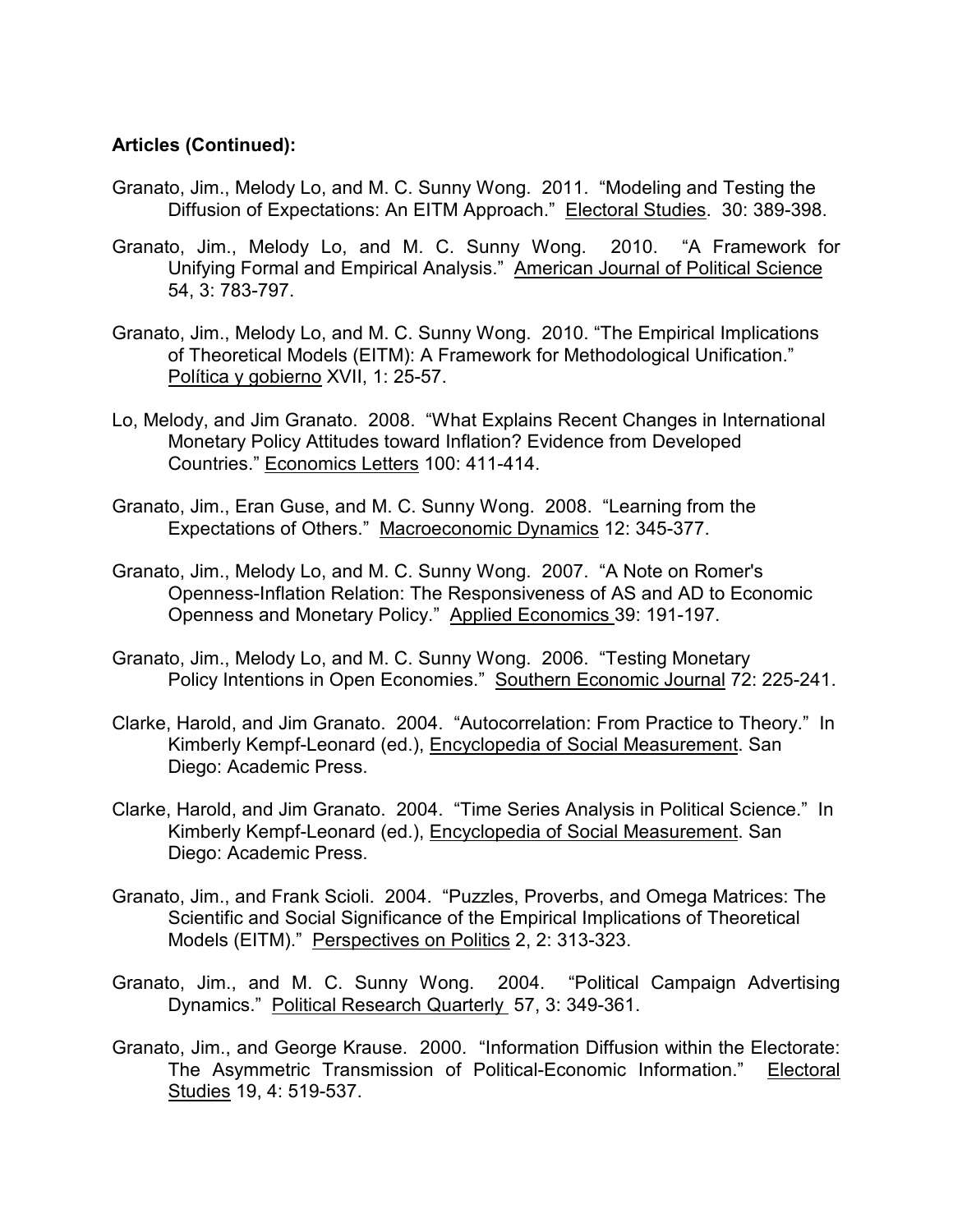#### **Articles (Continued):**

- DeBoef, Suzanna., and Jim Granato. 2000. "Testing for Cointegrating Relationships with Near-integrated Data." Political Analysis 8, 1: 99-117.
- Krause, George., and Jim Granato. 1998. "Fooling Some of the Public Some of the Time? A Test for Weak Rationality with Heterogeneous Information Levels." Public Opinion Quarterly 62, 2: 135-151.
- Dasgupta, Sugato., Mary Bange, and Jim Granato. 1998. "Signaling in One-Shot Elections: Some Experimental Evidence." Risk Decision and Policy 3, 1: 67- 85.
- Bange, Mary., William Bernhard, Jim Granato, and Lauren Jones. 1997. "The Effect of Inflation on the Natural Rate of Output: Experimental Evidence." Applied Economics 29: 1191-1199.
- DeBoef, Suzanna., and Jim Granato. 1997. "Near-integrated Data and the Analysis of Political Relationships." American Journal of Political Science 41, 2: 619-640.
- Granato, Jim., Ronald Inglehart, and David Leblang. 1996. "Cultural Values, Stable Democracy, and Economic Development: A Reply." American Journal of Political Science 40, 3: 680-696.
- Granato, Jim., Ronald Inglehart, and David Leblang. 1996. "The Effect of Cultural Values on Economic Development: Theory, Hypotheses, and Some Empirical Tests." American Journal of Political Science 40, 3: 607-631.
- Granato, Jim., and Motoshi Suzuki. 1996. "The Use of the Encompassing Principle to Resolve Empirical Controversies in Voting Behavior: An Application to Voter Rationality in Congressional Elections." Electoral Studies 15, 3: 383-398.
- Granato, Jim. 1996. "The Effect of Policymaker Reputation and Credibility on Public Expectations: An Application to Macroeconomic Policy Changes." Journal of Theoretical Politics 8, 4: 549-570.
- Granato, Jim., and William West. 1994. "Words and Deeds: Symbolic Politics and Decision Making at the Federal Reserve." Economics and Politics 6, 3: 231-253.
- Havrilesky, Thomas., and Jim Granato. 1993. "Determinants of Inflationary Performance: Corporatist Structures vs. Central Bank Autonomy." Public Choice 76: 249-261.
- Granato, Jim. 1991. "An Agenda for Econometric Model Building." Political Analysis 3: 123-154.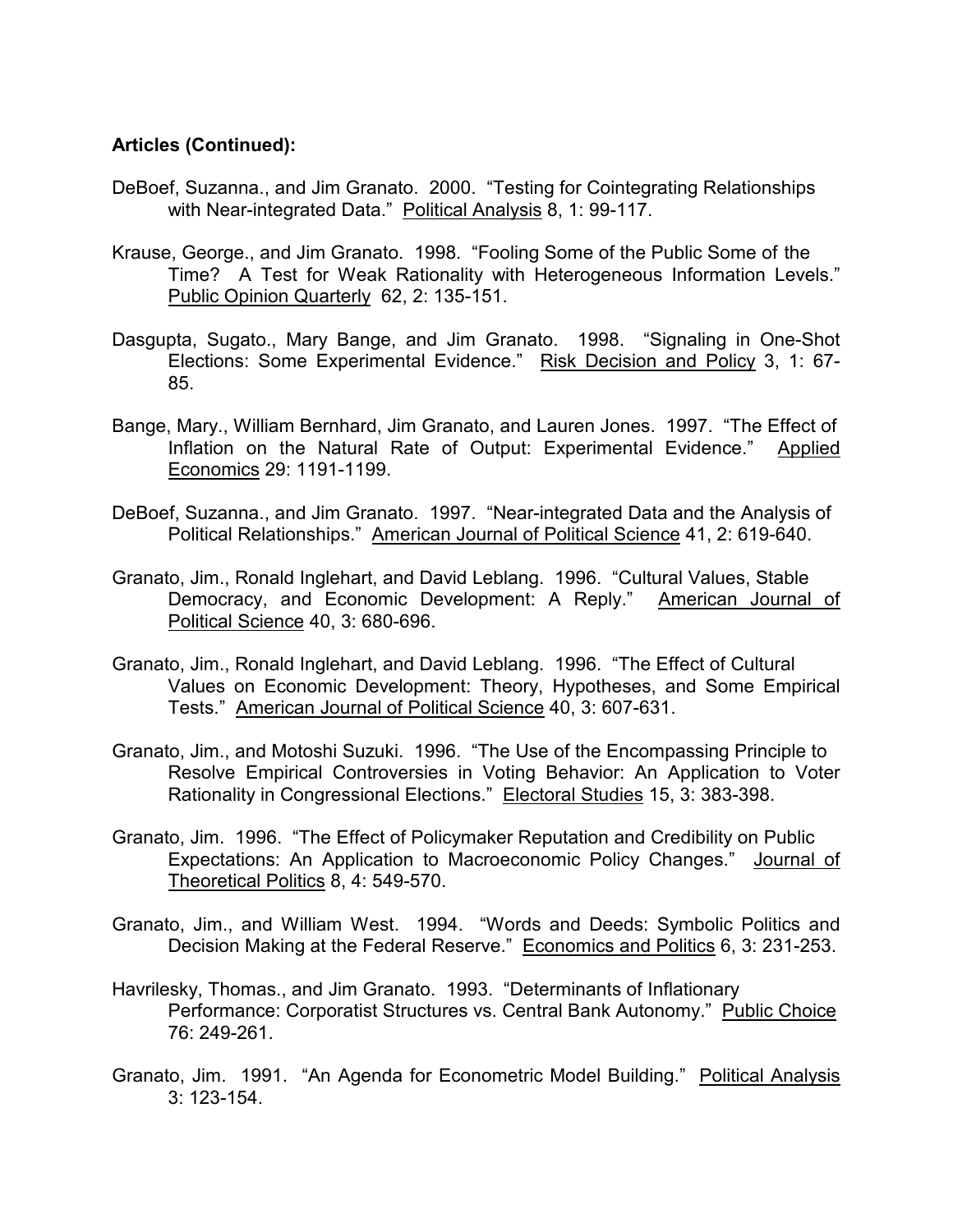### **Articles (Continued):**

Pelissero, John., and Jim Granato. 1989. "Local Officials' Evaluations of State-Administered Community Development Programs." State and Local Government Review 21, 1: 31-37.

### **Published Papers (Not Refereed):**

- Granato, Jim. 2005. "Scientific Progress in Quantitative Political Economy." The Political Economist 12, 4: 1, 3, 9, 11-13, 20.
- Granato, Jim., and Renée Smith. 1994b. "Exogeneity, Inference, and Granger Causality: Part II, The Case of Integrated Regressors." The Political Methodologist 6, 1: 23-26.
- Granato, Jim., and Renée Smith. 1994a. "Exogeneity, Inference, and Granger Causality: Part I, The Stationary Case." The Political Methodologist 5, 2: 24-28.

#### **Book Chapters:**

- Granato, Jim. 2010. "Monetary Policy." The Encyclopedia of Political Science. Washington, D.C.: Congressional Quarterly Press.
- Granato, Jim., Daniel C. Diller, and Dean J. Peterson. 2007. "Chief Economist." In Michael Nelson (ed.), Guide to the Presidency. Washington, D.C.: Congressional Quarterly Press.
- Granato, Jim., Daniel C. Diller, and Dean J. Peterson. 2002. "Chief Economist." In Michael Nelson (ed.), Guide to the Presidency. Washington, D.C.: Congressional Quarterly Press.
- Inglehart, Ronald., Jim Granato, and David Leblang. 1997. "The Impact of Culture on Economic Development: Theory, Hypotheses, and Some Empirical Tests." In Ronald Inglehart, Modernization and Postmodernization. Princeton, New Jersey: Princeton University Press.
- Herzik, Mary., Eric Herzik, and Jim Granato. 1991. "Developing Executive Roles: Gubernatorial Concerns in the Transition Period." In Eric B. Herzik and Brent W. Brown, editors, Gubernatorial Leadership and State Policymaking. New York: Greenwood Press.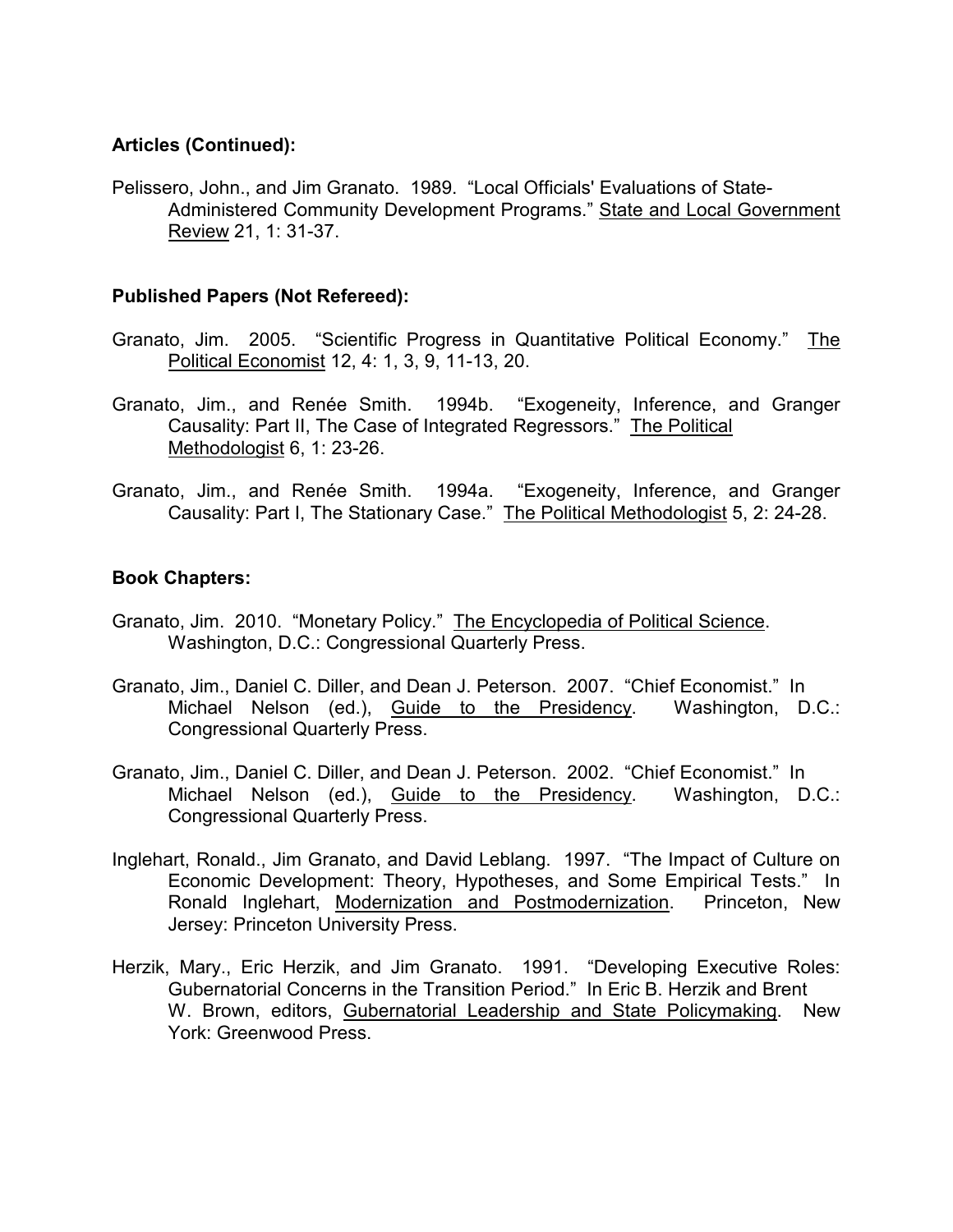#### **Book Reviews:**

- Granato, Jim. 2003. "Politics and Banking: Ideas, Public Policy, and the Creation of Financial Institutions," (by Susan Hoffmann). Journal of Politics 65, 1: 285-287.
- Granato, Jim. 2002. "With the Stroke of a Pen: Executive Orders and Presidential Power," (by Kenneth R. Mayer). Political Science Quarterly 116, 4: 646-648.
- Granato, Jim. 2000. "The Conquest of American Inflation," (by Thomas Sargent). Newsletter for the Political Economy Section of American Political Science Association.
- Granato, Jim. 2000. "Congress, the President, and the Federal Reserve," (by Irwin Morris). Congress and the Presidency 27, 2: 238-240.
- Granato, Jim. 1996. "An Economic Record of Presidential Performance from Truman to Bush," (by Richard Carroll). Congress and the Presidency 23, 1: 71-73.

#### **Non-technical Essay(s), Editorials, Blog (sample):**

- Cross, Renée, Jim Granato, and Mark Jones. 2017. "State Should Focus on Voter Education." Houston Chronicle. April 7.
- Granato, Jim. 2017. "Saving Jobs is the Wrong Focus." Houston Chronicle. February 19.
- Granato, Jim. 2010-. Inside Politics and Policy: Research and Analysis from the Hobby Center for Public Policy at the University of Houston. [\(http://blogs.chron.com/insidepolicy/jim\\_granato/\)](http://blogs.chron.com/insidepolicy/jim_granato/).
- Granato, Jim. 2009. "Policy Moves are Slowing Economy: Bank Bailouts Undermining Stimulus Efforts." Houston Chronicle, April 26.
- Granato, Jim., and M. C. Sunny Wong. 2005. "Using Monetary Policy to Coordinate Price Information: Implications for Economic Stability and Development." The Whitehead Journal of Diplomacy and International Relations 6, 2: 47-59.

#### **Technical Reports (single or co-authored sample):**

- 2018 "Transform: Transition Team Report for the Harris County Sheriff's Office."
- 2017 "The Texas Appraisers and Appraisal Management Company Survey."
- 2017 "The Texas Real Estate Commission License Survey."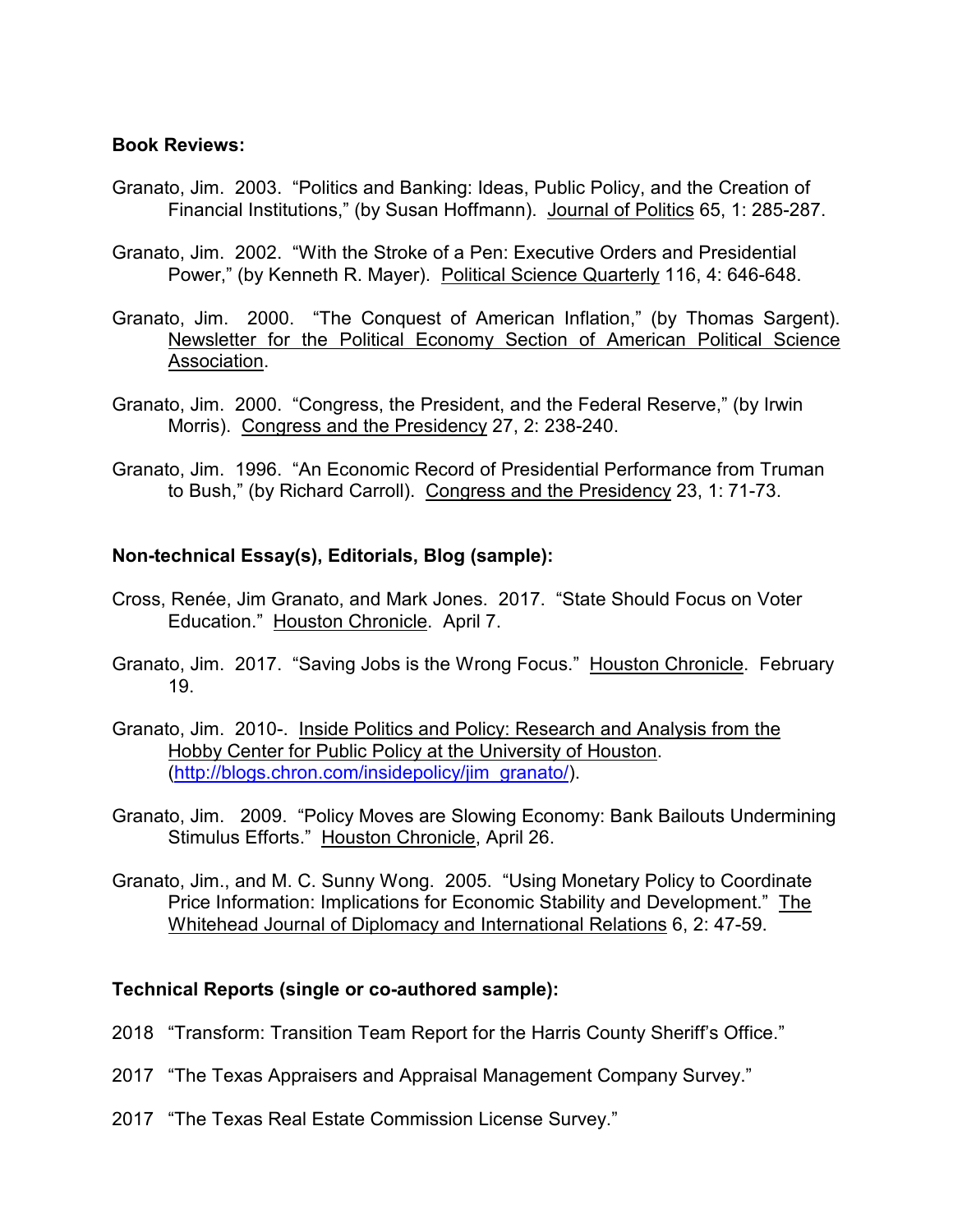### **Technical Reports (single or co-authored sample) (Continued):**

- 2016 "Demographic Survey of Texas Lottery Players." Report to the Texas Lottery Commission.
- 2015 "The 2015 Texas Voter ID Study" (joint with Mark Jones of the Baker Institute).
- 2015 "Demographic Survey of Texas Lottery Players." Report to the Texas Lottery Commission.
- 2015 "The Texas Appraisers and Appraisal Management Company Survey."
- 2014 "Demographic Survey of Texas Lottery Players." Report to the Texas Lottery Commission.
- 2014 "The 2014 NRG Astrodome Survey."
- 2013 "Supplementary Analysis of Texas Lottery Players." Report to the Texas Lottery Commission.
- 2013 "Demographic Survey of Texas Lottery Players." Report to the Texas Lottery Commission.
- 2013 "The Houston Housing Survey."
- 2012 "The Texas Appraisers and Appraisal Management Company Survey."
- 2012 "Demographic Survey of Texas Lottery Players." Report to the Texas Lottery Commission.
- 2011 "Demographic Survey of Texas Lottery Players." Report to the Texas Lottery Commission.
- 2011 "SBE 2020: The Impact of the Empirical Implications of Theoretical Models (EITM) in the Social, Behavioral & Economics Sciences." Division of Social, Behavioral, and Economic Sciences, National Science Foundation. [\(http://www.nsf.gov/sbe/sbe\\_2020/pdfs/Granato\\_Jim\\_187.pdf\)](http://www.nsf.gov/sbe/sbe_2020/pdfs/Granato_Jim_187.pdf).
- 2010 "Policy Analysis and Implementation." Counting on Quality of Place: Water Quality, Water Supply, and Green Buildings, Center for Houston's Future.
- 2010 "Demographic Survey of Texas Lottery Players." Report to the Texas Lottery Commission.
- 2010 "Quality of Life Survey." Housing & Community Development Department, City of Houston.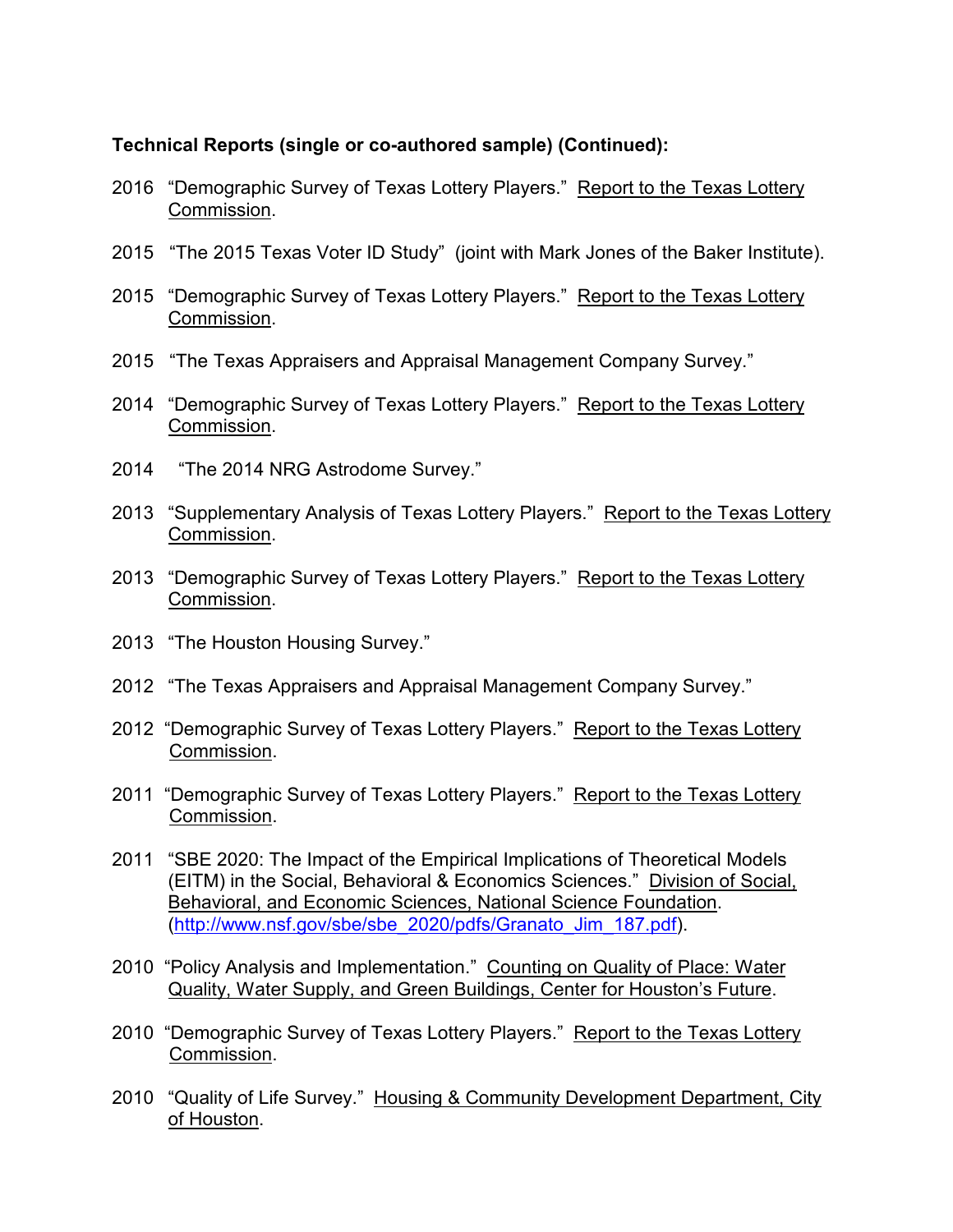## **Technical Reports (single or co-authored sample) (Continued):**

- 2010 "The Integration of Emerging Formal and Empirical Methods and Tools to Enhance Social Scientific Development." Political Science Program, Directorate For Social, Behavioral, and Economic Sciences, National Science Foundation.
- 2009 "Demographic Survey of Texas Lottery Players." Report to the Texas Lottery Commission.
- 2009 "Report to the Interagency Coordinating Council for Building Healthy Families and the Department of Family and Protective Services." Texas Department of Family and Protective Services.
- 2008 "Report on the Data and Forecast Analysis of DFPS' and Providers' Substitute Care Placement Capacity and Services -- Inventory and Identification of Gaps." Texas Department of Family and Protective Services.
- 2008 "Demographic Survey of Texas Lottery Players." Report to the Texas Lottery Commission.
- 2008 "A Statistical Analysis of the Use of Conducted Energy Devices by the Houston Police Department." City of Houston Conducted Energy Device Program Performance Audit.
- 2007 "Demographic Survey of Texas Lottery Players." Report to the Texas Lottery Commission.
- 2003 "The American Electoral Behavior Workshop: A 10-Year Outlook for the National Science Foundation." Report of the Political Science Program, Directorate For Social, Behavioral, and Economic Sciences, National Science Foundation.
- 2002 "EITM: Empirical Implications of Theoretical Models Report." Political Science Program, Directorate For Social, Behavioral, and Economic Sciences, National Science Foundation.

#### **Invited Public Lectures:**

Arizona State University, Carnegie Mellon University, Duke University, University of Houston, University of Iowa, University of Illinois at Urbana-Champaign, University of Michigan (ISR), University of North Texas, Ohio State University, University of Oregon (economics), Penn State University, Rutgers University, University of South Carolina, University of Texas at Austin, University of Texas at Dallas, Texas A&M University, Texas Southern University, College of William and Mary, University of Wisconsin, Madison.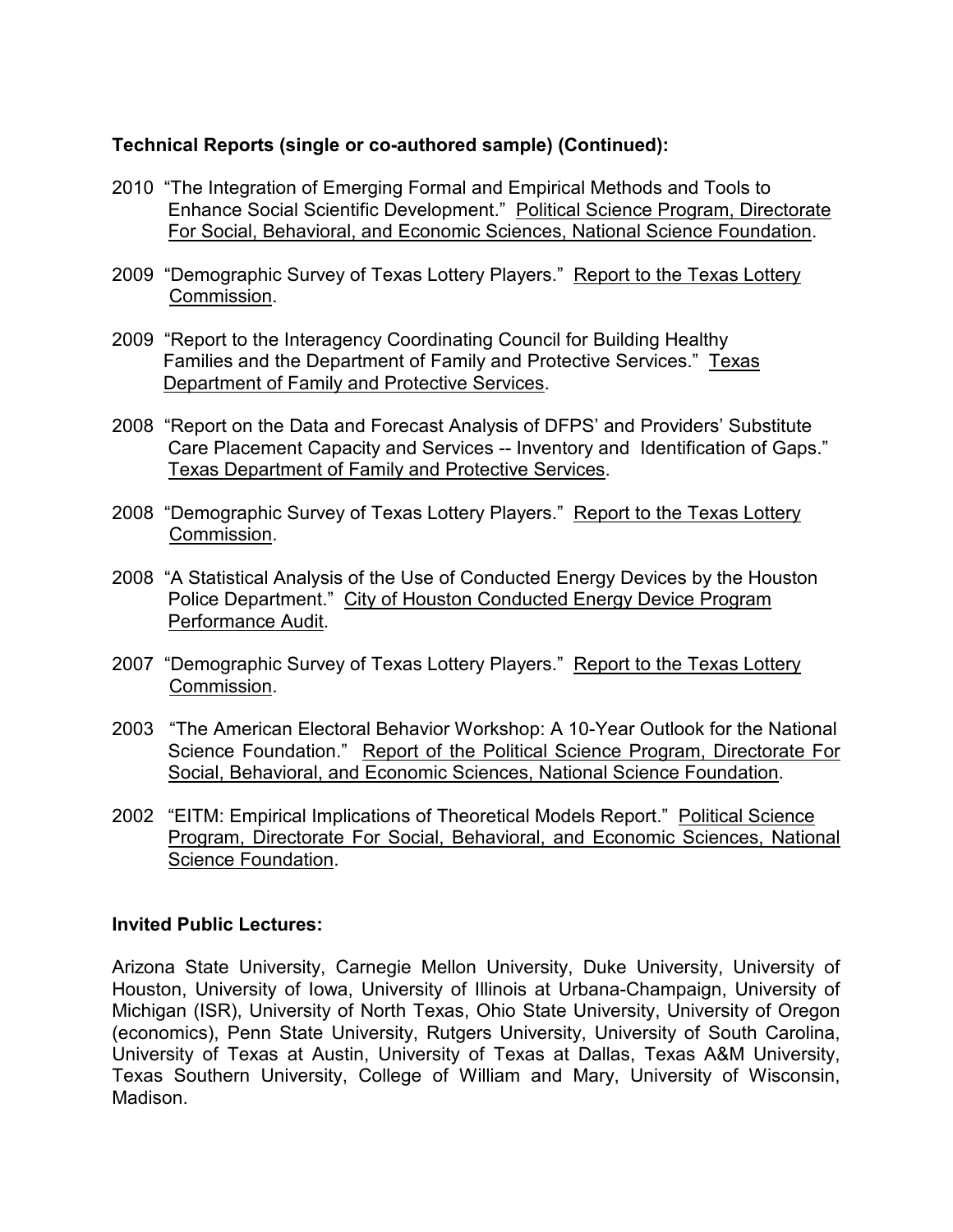# **Sample Public Testimony\*:**

| 2016 | <b>Texas Lottery Commission</b>                                                                                  |
|------|------------------------------------------------------------------------------------------------------------------|
| 2015 | <b>Texas Lottery Commission.</b>                                                                                 |
| 2014 | Texas Lottery Commission.                                                                                        |
| 2014 | Legislative Committee to Review the Texas Lottery and Texas Lottery<br>Commission.                               |
| 2013 | Texas Lottery Commission.                                                                                        |
| 2012 | Texas Lottery Commission.                                                                                        |
| 2011 | Texas Lottery Commission.                                                                                        |
| 2010 | Texas Lottery Commission, Center for Houston's Future Symposium on<br>Quality of Place.                          |
| 2009 | Texas Lottery Commission, Texas Department of Family and Protective<br>Services.                                 |
| 2008 | City of Houston (City Council), Texas Lottery Commission, Texas<br>Department of Family and Protective Services. |
| 2007 | Texas Lottery Commission.                                                                                        |

\*Excluded are numerous presentations to public and private organizations.

# **Professional Service and Outreach:**

| 2017      | Co-Chair, Harris County Sheriff's Office Policy Transition Committee.                                       |
|-----------|-------------------------------------------------------------------------------------------------------------|
| 2012      | Chair, National Science Foundation Science and Technology Center Site<br>Visit Team.                        |
| $2011 -$  | Editorial Board: Journal of Electoral Studies.                                                              |
| 2011      | <b>ICPSR (University of Michigan) Council Nomination Committee</b>                                          |
| 2010-2013 | President, Greater Houston Natural Gas Vehicle (NGV) Alliance, Inc.                                         |
| 2010      | Member, National Science Foundation "Future Opportunities" Focus<br>Group on Research Portals and Gateways. |